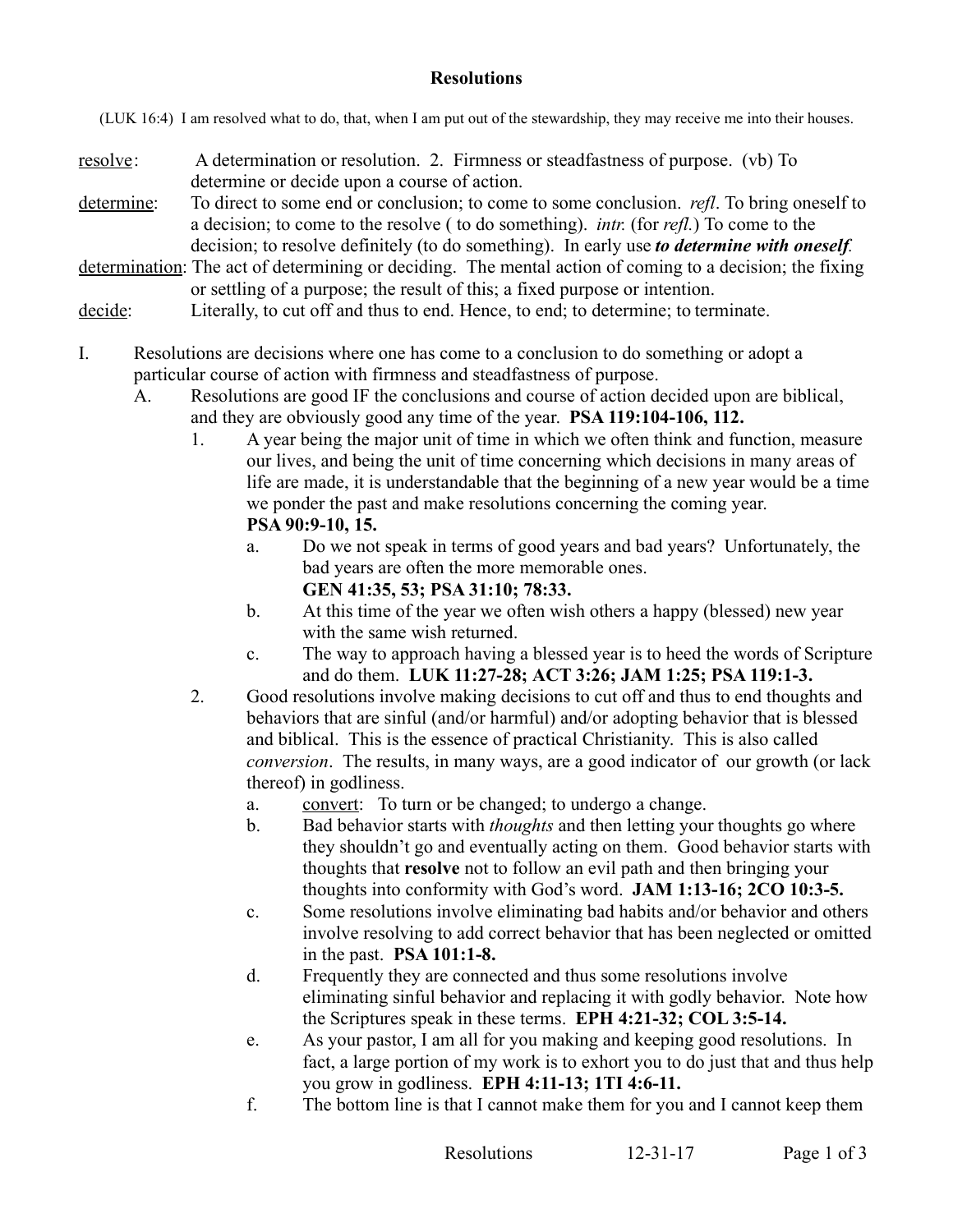for you. That is a resolution you have to accomplish yourself, with the help of God's grace. **1CO 15:10; PHIL 4:13**.

- B. Have you grown this past year under my ministry or do you find yourself having the same old problems and regrets you had last year and the year before?
	- 1. It is my observation that the same words which make some to grow have little effect on others.
	- 2. *Recipitur ad modem recipientis* The reception depends upon the receiver.
	- 3. **LUK 8:15.**
- II. The enemy of good resolutions is *double-mindedness*. Christians are warned against being double-minded or wavering in their faith and thus in their resolve for it will affect ALL their ways. **JAM 1:5-8; LUK 12:29.**
	- A. double-minded: Having two 'minds'; undecided or wavering in mind.
	- B. waver: Of persons, their sentiments, etc.: To exhibit doubt or indecision; to change or vary; to fluctuate or vacillate (between); to falter in resolution or allegiance; to show signs of giving way.
	- C. Double-mindedness and lack of resolve is very much a faith issue. Contrast the doubleminded man with the man described in **PSA 112:1, 5-8**.
		- 1. establish: To render stable or firm. a. To strengthen by material support. b. To ratify, confirm, validate. c. To confirm, settle (what is weak or wavering); to restore (health) permanently; to give calmness or steadiness (to the mind). d. To calm (anger), to settle (doubts).
		- 2. stable: Able to remain erect; secure against falling or being overthrown.
		- 3. Trust in God and in His word strengthens, confirms, settles, restores, gives calmness, steadiness, and settles doubts. The heart that is fixed is strong in faith and resolve. The double-minded heart wavers in faith, doesn't have the strength it needs, and renders one insecure against falling or being overthrown. It doubts something or things God teaches in His word.
		- 4. Unstable Christians manifest an underlying faith problem and that instability will manifest itself in unsettledness, lack of resolve, doubts, lack of growth, and being easily overthrown.
	- D. God implores us to take stock of how long we intend to not make up our minds about what is right. **1KI 18:21.**
- III. Consider how to succeed in keeping resolves (which in itself includes an acknowledgement that one needs to change).
	- A. Start by remembering and acknowledging who you are in Christ and what God's word teaches His salvation has provided for you. **2PE 1:1-4; PHIL 4:13; COL 3:1-3.**
		- 1. Change your thinking to eliminate thoughts that program you to fail such as, "I don't have the will power to change."
			- a. See **PHIL 2:12-13.**
			- b. As a child of God, you do have the will power to change, you just may not have the "want to."
		- 2. I have noticed that:
			- a. People find a way to do what they really WANT to do.
			- b. Children can be very obedient when they want something badly enough.
			- c. Husbands and wives can treat each other lovingly and respectfully when they want something badly enough and that is what it takes to get it.
			- d. People can control their tempers when they really want to.

```
Resolutions 12-31-17 Page 2 of 3
```